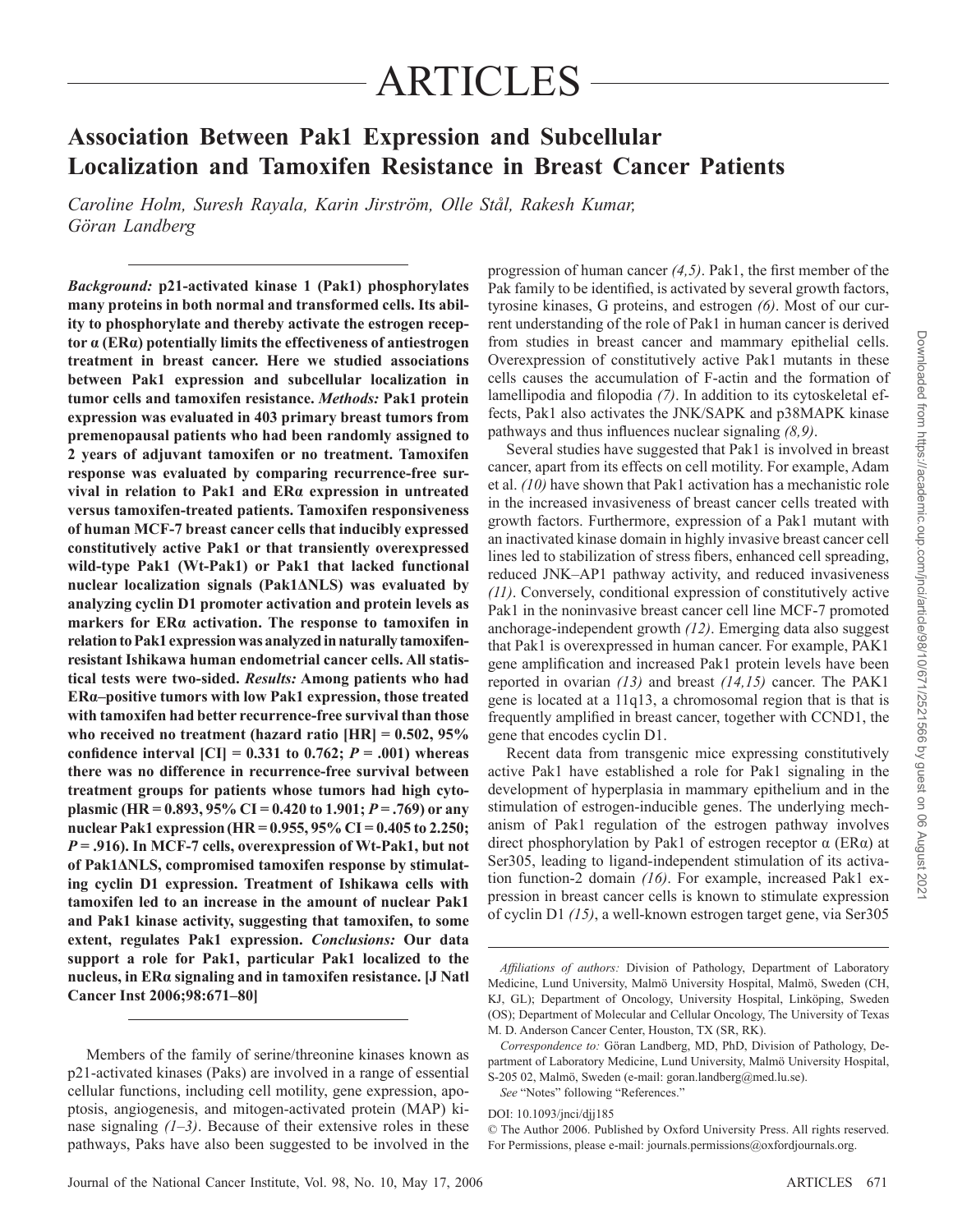phosphorylation of ERα (17). In addition to its cytoplasmic functions, Pak1 has also been found in the nuclear compartment of a subset of interphase breast cancer cells *( 18 )* . This localization has been attributed to nuclear localization signals that were recently identified in the Pak1 protein (19).

These findings indicate that Pak1 may affect estrogen action by phosphorylation of the ERα. If so, the levels and subcellular localization of Pak1 could potentially affect the action of antiestrogen therapies, such as tamoxifen. Therefore, we investigated possible associations between tamoxifen response and the level and subcellular localization of Pak1 protein in human breast cancer. The availability of primary tumors from premenopausal patients participating in a randomized trial with long-term follow-up gave us the unique opportunity to examine treatment responses in subgroups defined by Pak1 status. Experimental models were further used to test the effect of tamoxifen in relation to Pak1 expression.

# **M ATERIALS AND M ETHODS**

#### **Patients**

 From January 1, 1986, to September 30, 1991, a total of 564 premenopausal breast cancer patients with invasive stage II disease were enrolled in SBII:2a *(20)* , a Swedish clinical trial in which patients were randomly assigned to receive 2 years of adjuvant tamoxifen (n = 276) or no treatment (control) (n = 288) and followed up for recurrence-free and overall survival. (When the study was initiated, the evidence indicating that 5 years of tamoxifen treatment was more effective than 2 years of treatment was not available.) Recurrence-free survival was defined as time from date of surgery to clinically defined recurrence including local, regional, and distant recurrences and breast cancer-specific death, but not contralateral breast cancer, as the primary event. All patients received surgery (either radical mastectomy or breast-conserving surgery) followed by radiotherapy, and fewer than 2% of patients were given adjuvant polychemotherapy. The median follow-up time for patients who had no breast cancer event was 13.9 years. A detailed description of the study has been reported previously  $(20)$ .

#### **Tissue Microarrays and Immunohistochemistry**

Formalin-fixed and paraffin-embedded tumor material was available from 500 of the 564 patients in the trial. Areas representative of invasive cancer were selected and assembled in a tissue microarray. In brief, two 0.6-mm tissue cores from each donor block were placed in a recipient paraffin block (each of which consisted of approximately 200 cores) by using an automated tissue arrayer (Beecher Instruments Microarray Technology, Woodland, MD). Sections  $(4 \mu m)$  thick) from the recipient blocks were mounted onto slides and deparaffinized with xylene and rehy drated in graded ethanol series. The slides were then microwavetreated in target retrieval solution (Dako, Glostrup, Denmark), pH 9.9, at 900 W, 750 W, 650 W, 450 W, and 300 W for 2 minutes each and processed for immunohistochemical staining with a rabbit polyclonal antibody against human Pak1 (1:25 dilution; Cell Signaling, Beverly, MA) in a Techmate 500 automated immunostainer using the Envision software (Dako). Bound Pak1 antibody was detected with diaminobenzidine. Pak1 cytoplasmic staining intensity and nuclear reactivity were initially evaluated

by one observer (CH). An additional evaluation was then performed together with a second observer (GL). In general, there was a low interrater variability, with approximately 5% disagreement for Pak1 cytoplasmic staining as well as for nuclear reactivity. The few tumors with a disagreement in the grading were reexamined, followed by a conclusive decision. All immunohistochemical evaluations were performed without knowledge of the tumor characteristics. We were able to assess Pak1 staining in 403 tumors. Inability to assess staining was due either to loss of tumor cores or to nonrepresentative cores, i.e., cores that did not contain invasive tumor cells, on the tissue microarrays. In two tumors, the two cores from the same tumor gave discrepant results, and in three cases there was slight variability in Pak1 staining within one core, indicating that there was little heterogeneity of Pak1 staining. In total, 97 tumors could not be evaluated for Pak1 staining and were not included in the analysis; those tumors were somewhat smaller than the tumors that were included in the analysis and were more likely to be of low grade and low proliferation rate and were more likely to be progesterone receptor positive. One possible explanation for this finding could be that smaller tumors are more difficult to target for tissue microarray construction than larger tumors.

 Estrogen receptor and progesterone receptor expression in the tumors had already been assessed either at the time of diagnosis or in a previous study (20) using enzyme immunoassay and immunohistochemical analysis. For correlation studies, we used the immunohistochemical data and 10% positively stained nuclei as a cutoff for positivity, which is a clinically established cutoff used for hormone receptor assessment in Sweden (20). For survival analysis, to include as many patients as possible, we used tumors that were positive for  $ER\alpha$  in either the enzyme immunoassay or by immunohistochemistry. Of the 403 patients whose tumors could be assessed for Pak1 staining, ER status was available for 383 patients. Of these, 285 patients were positive for  $ER\alpha$  expression (151 in the control group and 134 in the treatment group). A total of 284 patients were included in the survival analysis (follow-up data were missing for one patient).

Amplification status of the cyclin D1 gene, CCND1, determined by fluorescence in situ hybridization analysis, and the intensity of the cyclin D1 protein, were already available for the tumor samples in this study (21). The CCND1 gene was considered amplified when the ratio of intensity of the CCND1 probe to the centromere probe was greater than 1 in at least 20% of tumor cells. Expression of the proliferation marker Ki-67 in relation to tamoxifen response has been evaluated in a previous study, where tumors have been categorized according to the percentage of Ki-67 – positive cells (0% – 10%, 11% – 25%, >25%) *( 22 )* .

# **Cell Lines and Western Blot Analysis**

 Six human breast cancer cell lines (American Type Culture Collection [ATCC], Manassas, VA) were used to verify the reactivity of the Pak1 antibody by immunohistochemistry and western blot analysis. MDA-MB-468, MDA-MB-231, BT-549, CAMA-1, and MCF-7 cells were grown in RPMI 1640 medium supplemented with 10% fetal bovine serum (FBS) and 1 mM sodium pyruvate, with the addition of 0.01 mg/mL insulin to MCF-7 cells. T-47D cells were grown in Dulbecco's modified Eagle Medium (DMEM) supplemented with 10% FBS, 10 mM HEPES, and 0.02 U/mL insulin. Endometrial Ishikawa cells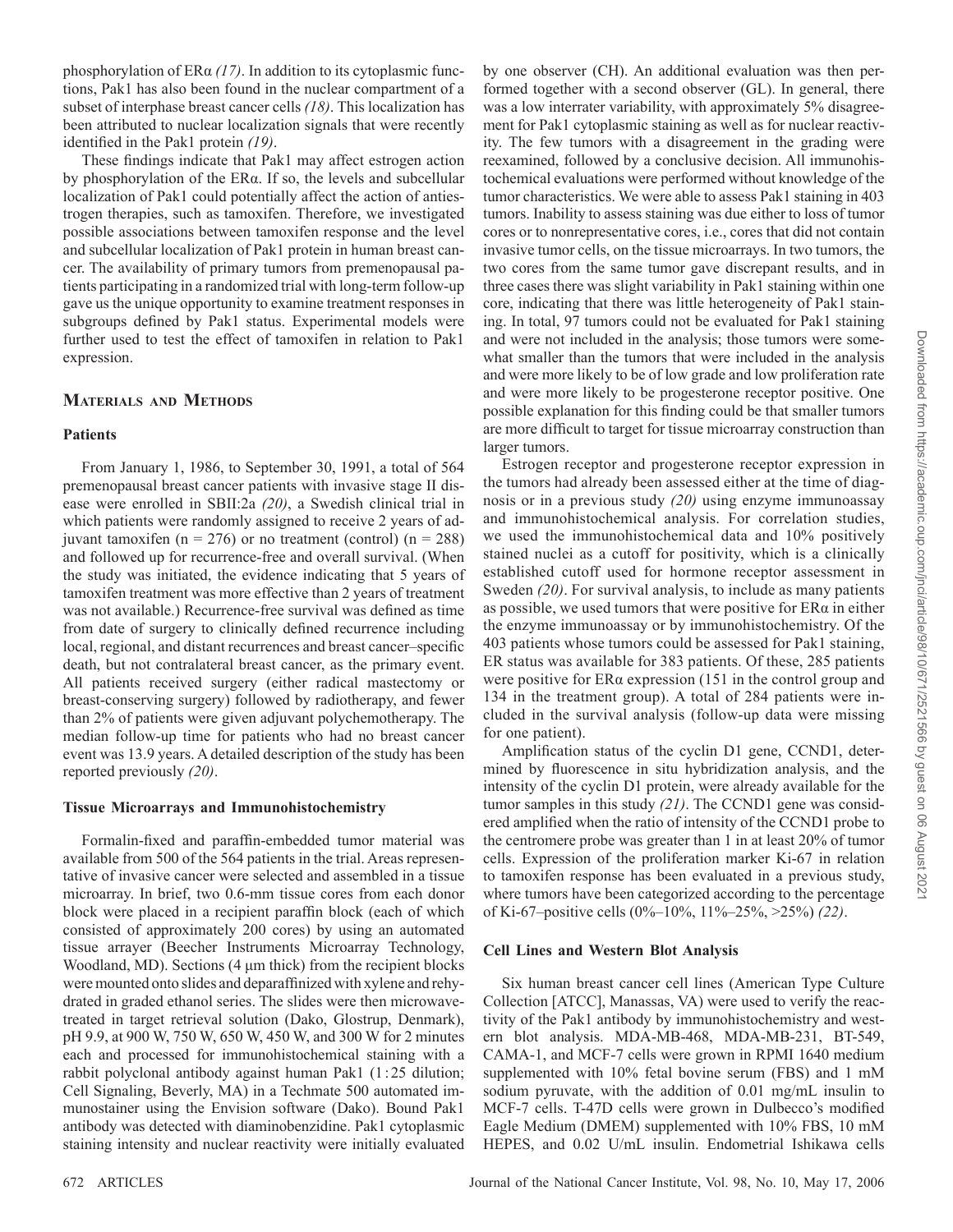(ATCC) were cultured in DMEM supplemented with 10% FBS. MCF-7/DA-Pak1 cells, a human breast cancer cell line that expresses catalytically active Pak1 under the control of an inducible promoter, was maintained in DMEM supplemented with 5% tetracycline-free serum (Sigma, St. Louis, MO).

MCF-7 cells were transiently transfected with 5 μg of myctagged Pak1 expression vector (provided by J. Chernoff, Fox Chase Cancer Center, Philadelphia, PA) or 5 μg of control vector (i.e., vector without insert) by using a Nucleofector kit (Amaxa Biosystem, Cologne, Germany) according to the manufacturer's instructions.

 For immunohistochemistry, cells were harvested by trypsin treatment, washed with phosphate-buffered saline (PBS), fixed in 1 mL of 4% paraformaldehyde for 25 minutes, and stained with Mayers hematoxylin for 5 minutes. Cells were centrifuged at 2000g for 30 seconds, and the cell pellet was resuspended in icecold 70% ethanol, dehydrated in graded ethanol series, and embedded in paraffin.

 For western blot analysis, cells were washed and scraped into ice-cold PBS, centrifuged at 300g for 5 minutes at 4 °C, and lysed on ice in 50 mM Tris-HCl pH 7, 0.5% NP-40, 0.5% sodium deoxycholate, 0.1% sodium dodecyl sulfate (SDS), 150 mM NaCl, 1 mM EDTA pH 8, 1 mM NaF and 0.1 mg/mL phenylmethylsulphonyl fluoride supplemented with Complete Mini protease inhibitor cocktail (Roche, Mannheim, Germany) for a total of 30 minutes with vortexing every 10 minutes. The protein lysates were centrifuged at 14000g for 30 minutes and the supernatants were collected. Protein content was measured with a BCA Protein Assay kit (Pierce, Rockford, IL), and 30 μg of each protein sample was resolved on SDS-polyacrylamide gels and transferred to Hybond ECL nitrocellulose membranes (Amersham Pharmacia Biotech, Buckinghamshire, UK). Membranes were incubated overnight at  $4^{\circ}$ C with the Pak1 antibody (1:1000 dilution) and a polyclonal goat anti-human beta-actin antibody (Santa Cruz Biotechnology, Santa Cruz, CA), followed by incubation with horseradish peroxidase-conjugated anti-rabbit (Amersham Life Science, Alesbury, UK) and anti-goat (Sigma) antibodies. Membrane-bound antibody was detected by using the  $ECL<sup>+</sup> system (Amersham).$ 

# **Reporter Assay**

 MCF-7 cells were cultured for 24 hours in minimal essential medium without phenol red (Invitrogen, Carlsbad, CA) supplemented with 5% Dextran charcoal-stripped serum (Sigma) as previously described *(16)*. The cells were transiently transfected with a cyclin D1-luciferase reporter construct and either an empty cytomegalovirus (CMV) expression vector or CMV vector that expressed wild-type Pak1 (Wt-Pak1) or Pak1 bearing mutant nuclear localization signals (Pak1ΔNLS) (15,19) for 24 hours in the presence of FuGENE 6 reagent (Roche Molecular Biochemicals, Indianapolis, IN) according to the manufacturer's instructions. The total amount of DNA the cells were exposed to was kept constant by adding additional empty CMV vector. The cells were then treated with 1  $\mu$ M tamoxifen (Sigma) for 16 hours at 37 °C, lysed with reporter-lysis buffer (Promega, Madison, WI), and centrifuged at 8000g for 5 minutes. The resulting supernatant was subjected to a luciferase assay using a luciferase reporter assay kit (Promega), and cyclin D1 reporter activity was measured in a luminometer as a measure of  $ER\alpha$  activation. Transfections were carried out in six-well plates in triplicate.

# **Cell Growth Assay**

 Ishikawa cells were grown in DMEM supplemented with 5% charcoal-stripped serum for 48 hours and treated with tamoxifen  $(10^{-8}$  M) for 5 days and then counted in a Coulter counter.

#### **Nuclear and Cytoplasmic Extract Preparation**

 Nuclear and cytoplasmic protein extracts were prepared from Ishikawa cells treated with tamoxifen (as above) by using a nuclear and cytoplasmic extraction kit (Pierce) according to the manufacturer's instructions. Pak1 was detected in the extracts by western blot analysis, as described above.

# **Pak1 Kinase Assay**

 Pak1 kinase activity was assayed in Ishikawa cells by using myelin basic protein (MBP; Upstate Cell Signaling Solutions, Charlottesville, VA) as a substrate for phosphorylation, as previously described (23). In brief, whole-cell lysates were prepared by using NP-40 lysis buffer (50 mM Tris-HCl [pH 7.5], 100 mM NaCl,  $0.5\%$  NP-40,  $1\times$  protease inhibitor cocktail, and 1 mM sodium vanadate) and immunoprecipitated with the Pak1 antibody (Cell Signaling). Immunocomplexes were recovered with Protein A beads (Amersham Biosciences) and washed three times with NP-40 lysis buffer and two times with kinase buffer (20 mM HEPES [pH  $7.4$ ], 1 mM dithiothreitol, 10 mM MnCl<sub>2</sub>, 10 mM  $MgCl<sub>2</sub>$ ). The immunocomplexes were resuspended in 30  $\mu$ L of kinase buffer containing 20 ng of MBP and 10  $\mu$ Ci of [ $\gamma^{32}P$ ]ATP and incubated for 30 minutes at 30 °C. The kinase reaction was terminated by adding 10  $\mu$ L of 4× SDS-polyacrylamide gel electrophoresis sample buffer (250 mM Tris-HCl [pH 6.8], 40% glycerol, 0.04% bromophenol blue). Samples were then resolved on SDS-12% polyacrylamide gels and transferred to membranes. Phosphorylated MBP was detected by Phosphoimager using ImageQuant software.

#### **Confocal Immunofl uorescence Microscopy Studies**

We used indirect immunofluorescence to examine the subcellular distribution of Pak1 in MCF-7/DA-Pak1 cells, as previously described (24). In brief, cells grown on glass cover slips were fixed in 4% paraformaldehyde for 20 minutes at room temperature, incubated with the Pak1 antibody (1 : 200 dilution) for 2 hours at room temperature, washed three times with PBS, and incubated with Alexa Fluor 488–labeled secondary antibody (Molecular Probes, Eugene, OR). We used Topro-3 (Molecular Probes) to stain the DNA. Confocal microscopy was performed with the use of a Zeiss laser-scanning confocal microscope.

# **Statistical Methods**

We used Spearman's rank-order correlation coefficient  $(\rho)$  and Pearson's chi-square test to examine the statistical significance of associations between Pak1 expression levels and other categorical variables. The Kruskal–Wallis test was used to compare medians for continuous variables. The Kaplan–Meier method was used to estimate recurrence-free survival, and the log-rank test was used to compare recurrence-free survival among different treatment groups. A Cox proportional hazards regression model was used for multivariable analysis, and proportional hazards assumptions were verified graphically. By using the conservative Bonferroni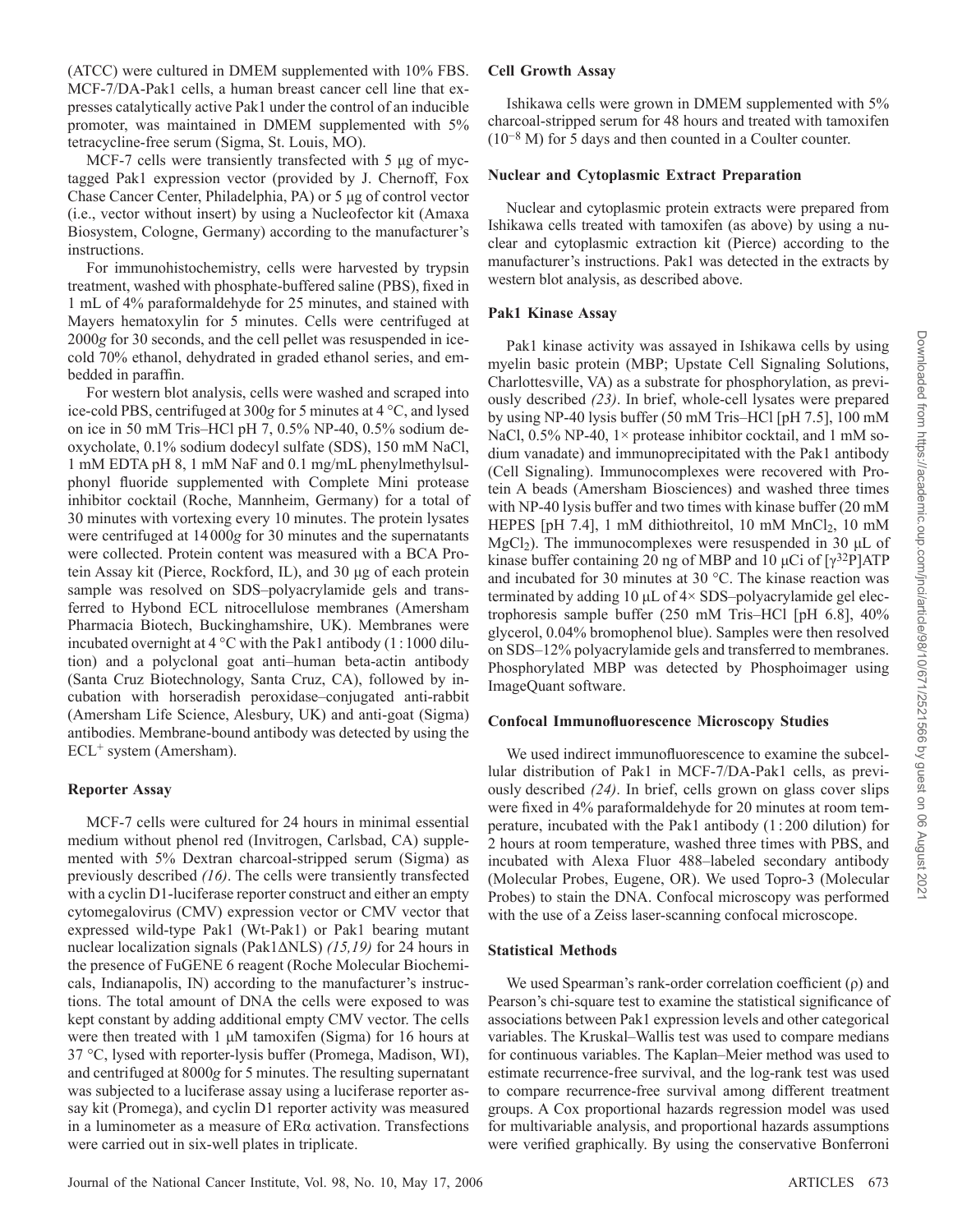adjustment in the correlation analyses, a *P* value less than .0025 would be considered statistically significant. The *P* values presented here have not been adjusted for multiple testing. All *P* values corresponded to two-sided tests, and *P* less than .05 was considered statistically significant. Statistical analyses were performed using SPSS software (version 11.0; SPSS, Chicago, IL).

# **R ESULTS**

### **Specifi city of Pak1 Immunohistochemical Staining**

 The immunohistochemical reactivity of the Pak1 antibody was analyzed in six human breast cancer cell lines in parallel with western blot analysis of protein extracts from the cell lines (Fig. 1, A ). A band corresponding to a 68-kDa protein (the predicted molecular mass of Pak1) was observed on the Pak1 western blot. In general, the intensity of Pak1 antibody staining detected by immunohistochemistry corresponded with the level of Pak1 detected by western blot analysis. MCF-7 cells transiently transfected with a myc-tagged Pak1 expression vector displayed stronger Pak1 antibody reactivity than MCF-7 cells transfected with empty vector, both in western blots and by immunohistochemistry  $(Fig. 1, B)$ , confirming the specificity of the Pak1 antibody. A careful examination of MCF-7 cells overexpressing Pak1 revealed Pak1 antibody staining of the nuclear compartment (Fig. 1, B).

#### **Pak1 Expression in Human Breast Tumors**

During our initial examination of the Pak1 antibody–stained tissue microarrays, cytoplasmic Pak1 staining intensity varied among the tumor cores, ranging from no or low staining to very strong staining. This difference in staining intensity formed the basis for the definition of low versus high cytoplasmic Pak1 staining used below. Similar variations in Pak1 staining patterns were observed when analyzing other tissue microarrays from patients not included in the study (data not shown), providing more



gel, and actin was used as loading control. One band corresponding to 68 kDa was observed for the Pak1 antibody. **B**) Pak1 antibody staining of MCF-7 cells transiently transfected with myc-tagged Pak1 expression vector (MCF-7 Pak1) or empty expression vector (MCF-7 C). Both cytoplasmic ( **black arrow** ) and nuclear ( **white arrow** ) localization of overexpressed Pak1 ( **arrows in the magnified boxes**) is evident.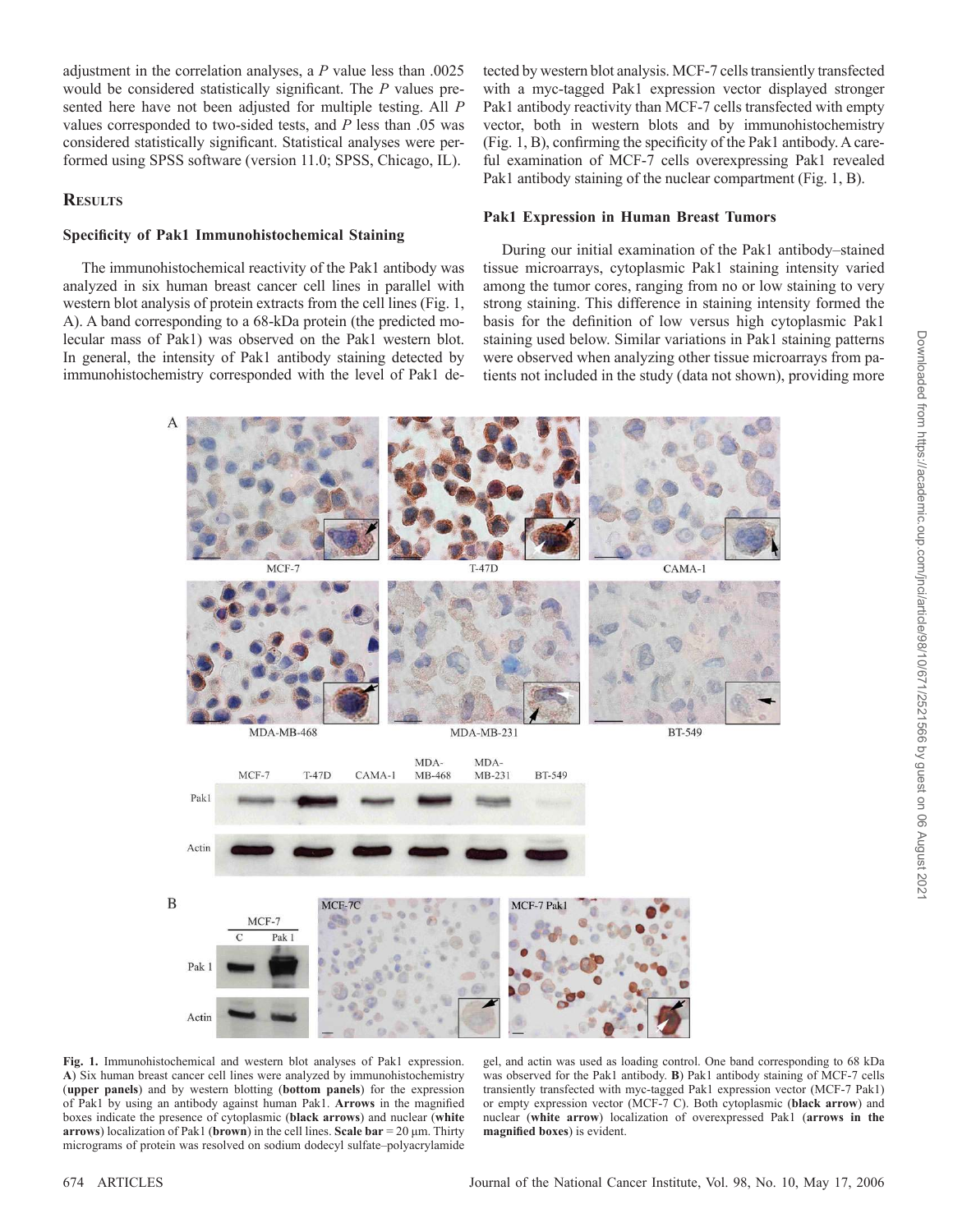

**Fig. 2.** Pak1 staining of primary breast cancer samples. Breast cancer tissue microarrays were stained with the Pak1 antibody (**brown**) and the staining was scored from 0 ( **no staining** ) to 5 ( **strongest staining** ) on the basis of a qualitative assessment of staining intensity. Tumors were also assessed for the presence of any nuclear (N) staining in combination with cytoplasmic staining. **Scale bar** = 20  $\mu$ m.

support for classifying the tumors on the basis of Pak1 staining intensity. We also noted a more modest but consistent variation in staining intensity within both the low- and high-staining tumors; therefore, we subdivided the tumors with low and high cytoplasmic Pak1 staining into six subcategories of staining intensity (groups  $0, 1, 2, 3, 4,$  and  $5$ ) on the basis of these subtle (i.e., qualitative) differences (Fig. 2). In the following statistical analyses, we combined tumors in group 0 with those in group 1 and the tumors in group 4 with those group 5 because of the small number of tumors in each group. We also observed that the presence of nuclear Pak1 staining varied among the samples; thus, all tumor cores were also categorized by the presence or absence of nuclear Pak1 staining. Among the 403 primary breast tumors analyzed, 76 tumors (19%) were categorized as having high cytoplasmic Pak1 expression (groups  $3-5$ ) and  $52$  tumors (13%) were positive for nuclear Pak1 staining. (Tumors with highest cytoplasmic staining, i.e., group 5, also had high nuclear staining.) Nuclear Pak1 staining was statistically significantly correlated with cytoplasmic Pak1 staining (Spearman's  $\rho = .571$ ;  $P \leq 0.001$ ; Table 1), and all tumors with highest intensity of cytoplasmic Pak1 staining (groups 4–5) also had nuclear Pak1 staining, whereas tumors in group 2 and 3 regarding cytoplasmic Pak1 staining intensity varied with respect to nuclear Pak1 positivity.

### **Pak1 Staining Intensity and Subcellular Localization and Clinicopathologic Tumor Parameters**

 We next analyzed associations between Pak1 staining intensity and subcellular localization and clinicopathologic parameters of the breast tumors (Table 2). There was a statistically significant association between cytoplasmic Pak1 staining and tumor

Table 1. Correlation between cytoplasmic and nuclear Pak1 staining\*

|                          |                        | Cytoplasmic Pak1 staining intensity group |            |                       |  |  |  |  |
|--------------------------|------------------------|-------------------------------------------|------------|-----------------------|--|--|--|--|
| Nuclear Pak1<br>staining | $0 - 1$<br>$(N = 208)$ | $(N = 119)$                               | $(N = 52)$ | $4 - 5$<br>$(N = 24)$ |  |  |  |  |
|                          | 208                    | 112                                       | 31         | 24                    |  |  |  |  |

 $*$  = negative;  $+$  = positive. Correlation was calculated using Spearman correlation test. Spearman's  $\rho = .571$ ; *P* <.001.

type ( $P = 0.006$ , Pearson's chi-square test); a higher percentage of lobular breast cancers were Pak1 negative (78%) than ductal (50%) or medullary (30%) breast cancers. Cytoplasmic Pak1 staining intensity was also strongly correlated with histologic grade (Spearman's  $\rho = .211$ ; *P* < 001) and with the level of tumor cell proliferation, defined as the percentage of tumor cells positive for Ki-67 (Spearman's  $\rho = .266$ ; *P* < 001), suggesting that tumor with a more malignant phenotype, which are often less differentiated and highly proliferative, have higher Pak1 expression than those with a less malignant phenotype. We also found that positive nuclear Pak1 staining was correlated with tumor cell proliferation (Spearman's  $\rho = 145$ ;  $P = .006$ ). The relationship between Pak1 expression and hormone receptor status was complex. In general, Pak1 staining intensity was inversely correlated with ER $\alpha$  positivity (Spearman's  $\rho = -136$ ;  $P = .007$ ); however, ER α positivity was positively correlated with strong Pak1 staining (groups 4–5); (Spearman's  $\rho$  = .207;  $P$  = .001). Pak1 staining intensity was not associated with patient age at surgery, tumor size, or lymph node status.

# Pak1 Staining Intensity, CCND1 Gene Amplification, and **Cyclin D1 Staining Intensity**

Pak1 is involved in the regulation of cyclin D1 (15,17), and both PAK1 *( 13 , 25 )* and CCND1 *( 14 , 25 )* have been localized to the same chromosomal region, 11q13. Consequently, we examined whether Pak1 protein expression was correlated with expression of cyclin D1 and/or with CCND1 gene amplification in the breast tumors. For this analysis, we used cyclin D1 protein expression and CCND1 gene copy number data, which were obtained for these same tumors in a previous study (21). As summarized in Table 2, CCND1 gene amplification was correlated with high Pak1 expression in the cytoplasm (Spearman's  $\rho = .135$ ;  $P = .039$ ) and with the presence of nuclear Pak1 ( $P = .008$ , Fisher's exact test). Cytoplasmic Pak1 staining intensity was also positively correlated with cyclin D1 staining intensity (Spearman's  $\rho = .109$ ;  $P = .033$ , as has been found in other recent studies *(15)*.

### **Pak1 Expression and Subcellular Localization and Tamoxifen Response in Patients**

Several recent studies *(16,17)* have shown that Pak1 interacts with and phosphorylates  $ER\alpha$ , leading to activation and potential modulation of the receptor and its response to estrogens and antiestrogens. This finding raises the possibility that high expression of Pak1 in breast cancer cells induces tamoxifen resistance in vivo, i.e., disease relapse despite tamoxifen treatment. We therefore analyzed the tumor-specific expression of Pak1 in breast cancer patients who had been randomly assigned to tamoxifen or no treatment as part of a clinical trial to examine whether the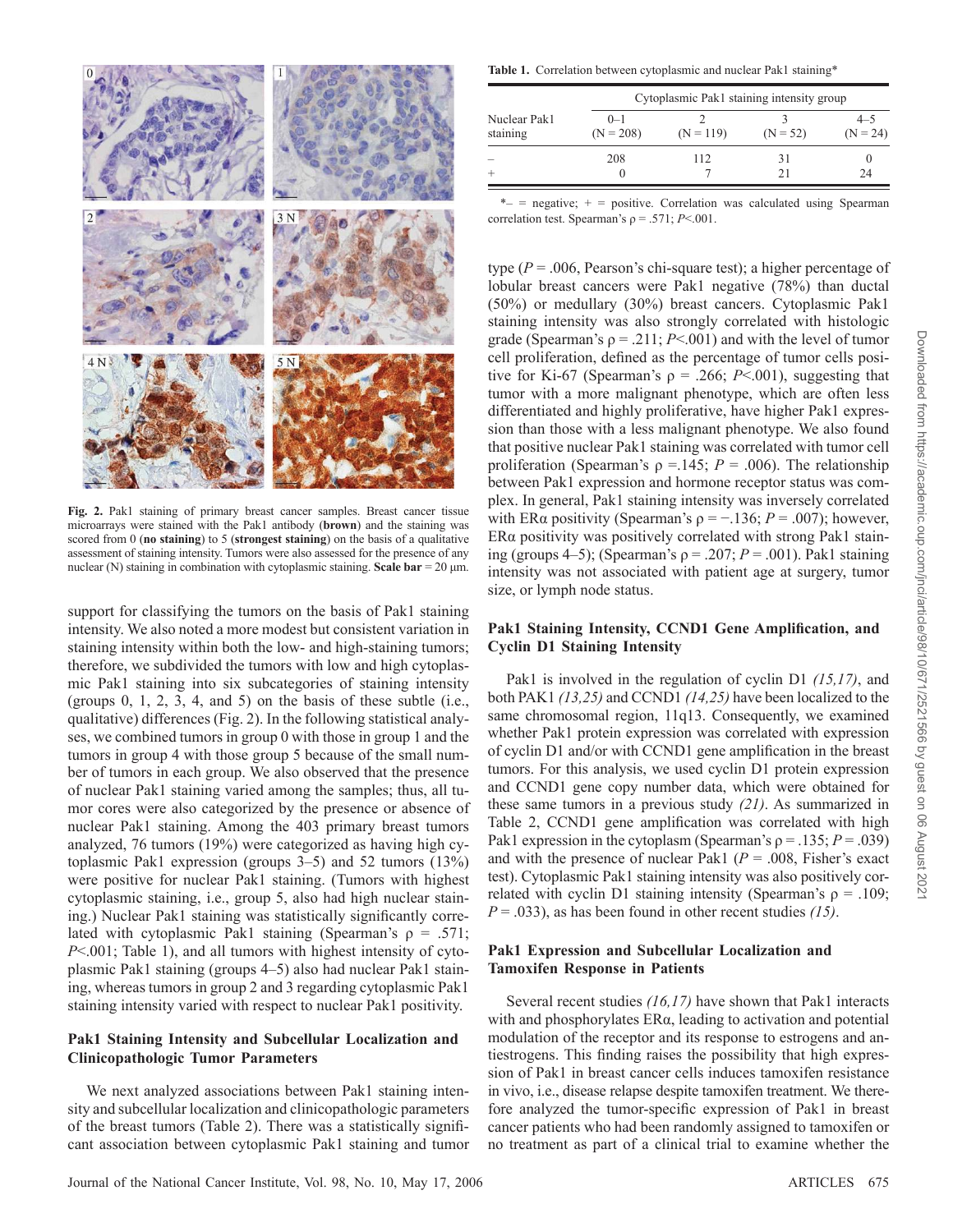|  |  |  |  |  |  | Table 2. Distribution of Pak1 staining category in breast tumors according to clinico-pathologic and molecular parameters* |
|--|--|--|--|--|--|----------------------------------------------------------------------------------------------------------------------------|
|--|--|--|--|--|--|----------------------------------------------------------------------------------------------------------------------------|

| Variable                               | Pak1 cytoplasmic staining category |                             |                            |                     |            | Pak1 nuclear<br>staining category |                      |            |
|----------------------------------------|------------------------------------|-----------------------------|----------------------------|---------------------|------------|-----------------------------------|----------------------|------------|
|                                        | $0 - 1$<br>$N = 208$               | $\overline{2}$<br>$N = 119$ | $\overline{3}$<br>$N = 52$ | $4 - 5$<br>$N = 24$ | $P\dagger$ | Negative<br>$N = 351$             | Positive<br>$N = 52$ | $P\dagger$ |
| Median age at surgery,y (range)        | $44(27-57)$                        | 43 $(25-56)$                | $44(31-52)$                | $45(37-54)$         | .2931      | $44(25-57)$                       | $44(33-54)$          | $.713$ ‡   |
| Tumor size, mm                         |                                    |                             |                            |                     |            |                                   |                      |            |
| $\leq$ 20                              | 78                                 | 36                          | 16                         | 9                   | .265       | 122                               | 17                   | .876§      |
| $\geq$ 21                              | 129                                | 83                          | 36                         | 15                  |            | 228                               | 35                   |            |
| Missing cases: 1                       |                                    |                             |                            |                     |            |                                   |                      |            |
| Tumor type                             |                                    |                             |                            |                     |            |                                   |                      |            |
| Ductal                                 | 167                                | 101                         | 44                         | 22                  | .006       | 291                               | 43                   | $.156$     |
| Lobular                                | $25\,$                             | $\sqrt{4}$                  | $\mathbf{1}$               | $\sqrt{2}$          |            | 30                                | $\sqrt{2}$           |            |
| Medullary                              | $\overline{7}$                     | 10                          | 6                          | $\overline{0}$      |            | 17                                | 6                    |            |
| Missing cases: 14                      |                                    |                             |                            |                     |            |                                   |                      |            |
| Lymph node status (no. involved nodes) |                                    |                             |                            |                     |            |                                   |                      |            |
| Negative $(0)$                         | 56                                 | 37                          | 19                         | 5                   | .701       | 101                               | 16                   | .579       |
| Positive $(1-3)$                       | 107                                | 62                          | $18\,$                     | 13                  |            | 179                               | 21                   |            |
| Positive $\geq$ 4                      | 43                                 | 20                          | 15                         | 6                   |            | 69                                | 15                   |            |
| Missing cases: 2                       |                                    |                             |                            |                     |            |                                   |                      |            |
| <b>NHG</b>                             |                                    |                             |                            |                     |            |                                   |                      |            |
| $\bf{I}$                               | 31                                 | $\sqrt{5}$                  | $\mathbf{1}$               | $\mathbf{1}$        | < 0.01     | 36                                | $\overline{2}$       | .243       |
| $\mathbf{I}$                           | 89                                 | 44                          | 13                         | 14                  |            | 139                               | 21                   |            |
| III                                    | 80                                 | 67                          | 37                         | 9                   |            | 165                               | 28                   |            |
| Missing cases: 12                      |                                    |                             |                            |                     |            |                                   |                      |            |
| Ki-67-positive, %                      |                                    |                             |                            |                     |            |                                   |                      |            |
| $0 - 10$                               | 100                                | 34                          | 10                         | 5                   | < 0.01     | 139                               | 10                   | .006       |
| $11 - 25$                              | 49                                 | 30                          | 14                         | 11                  |            | 87                                | 17                   |            |
| $>25$                                  | 36                                 | 40                          | 22                         | $\overline{4}$      |            | 84                                | 18                   |            |
| Missing cases: 48                      |                                    |                             |                            |                     |            |                                   |                      |            |
| ER-positive, %                         |                                    |                             |                            |                     |            |                                   |                      |            |
| <10                                    | 52                                 | 50                          | $28\,$                     | $\mathbf{1}$        | .007       | 113                               | $18\,$               | $.752$ §   |
| >10                                    | 151                                | 66                          | 23                         | $22\,$              |            | 229                               | 33                   |            |
| Missing cases: 68                      |                                    |                             |                            |                     |            |                                   |                      |            |
| PR-positive, %                         |                                    |                             |                            |                     |            |                                   |                      |            |
| <10                                    | 53                                 | 48                          | 31                         | 1                   | .003       | 115                               | 18                   | $1.00$ §   |
| >10                                    | 147                                | 62                          | 20                         | 22                  |            | 218                               | 33                   |            |
| Missing cases: 71                      |                                    |                             |                            |                     |            |                                   |                      |            |
| CCND1 gene amplified                   |                                    |                             |                            |                     |            |                                   |                      |            |
| No                                     | 107                                | 57                          | 26                         | $\sqrt{5}$          | .039       | 174                               | 21                   | $.008$ \$  |
| Yes                                    | 16                                 | 11                          | 3                          | 8                   |            | 27                                | 11                   |            |
| Missing cases: 170                     |                                    |                             |                            |                     |            |                                   |                      |            |
| Cyclin D1 staining intensity           |                                    |                             |                            |                     |            |                                   |                      |            |
| Low/Moderate                           | 181                                | 103                         | 47                         | 17                  | .033       | 305                               | 43                   | .126§      |
| High                                   | 13                                 | 14                          | $\overline{4}$             | 6                   |            | 29                                | 8                    |            |
| Missing cases: 18                      |                                    |                             |                            |                     |            |                                   |                      |            |
| Treatment group                        |                                    |                             |                            |                     |            |                                   |                      |            |
| Control                                | 113                                | 56                          | 29                         | $\,$ 8 $\,$         | .163       | 183                               | 23                   | .302§      |
| Tamoxifen 2 years                      | 95                                 | 63                          | 23                         | 16                  |            | 168                               | 29                   |            |
| Missing cases: 0                       |                                    |                             |                            |                     |            |                                   |                      |            |

\* NHG = Nottingham histologic grade; ER = estrogen receptor; PR = progesterone receptor.

† Correlations were calculated using Spearman's ρ unless otherwise specified. *P* values were not adjusted for multiple testing.

‡ Kruskal – Wallis test (two-sided).

§ Fisher's exact test (two-sided).

|| Pearson's chi-square test (two-sided).

level of Pak1 expression was associated with tamoxifen resistance. These analyses were restricted to patients with  $ER\alpha$  positive breast cancer, i.e., patients with the potential to respond to an ERα-targeting therapy such as tamoxifen.

 The association of tamoxifen treatment with recurrence-free survival was evaluated separately in strata defined by Pak1 staining intensity (Fig. 3). Among the patients whose tumors had the lowest expression of Pak1 (groups  $0-1$  and 2), those who were treated with tamoxifen had better recurrence-free survival than those who were not treated with tamoxifen  $(HR =$ 0.568, 95% CI =  $0.344$  to  $0.940$ ;  $P = 0.026$  and HR =  $0.392$ , 95%  $CI = 0.185$  to  $0.828$ ;  $P = .011$ , respectively) (Fig. 3, A). However, among the two groups of patients whose tumors had the highest

expression of Pak1 (groups 3 and 4–5), those who were treated with tamoxifen did not have better recurrence-free survival than those who were not treated with tamoxifen (HR =  $0.897$ , 95% CI = 0.318 to 2.529; *P* = .838 and HR = 0.984, 95% CI = 0.296 to 3.275;  $P = .980$ , respectively). When recurrence-free survival was analyzed in relation to tamoxifen treatment for the two main groups of cytoplasmic Pak1 staining intensities (i.e., groups  $0-2$  and groups  $3-5$ ), the low-expression group showed a difference, whereas the high-expression group did not (HR = 0.502, 95% CI = 0.331 to 0.762;  $P = .001$  and HR = 0.893, 95%  $CI = 0.420$  to 1.901;  $P = .769$ , respectively) (Fig. 3, B). The same pattern was observed after stratification for nuclear staining of Pak1, with a positive effect of tamoxifen on recurrence-free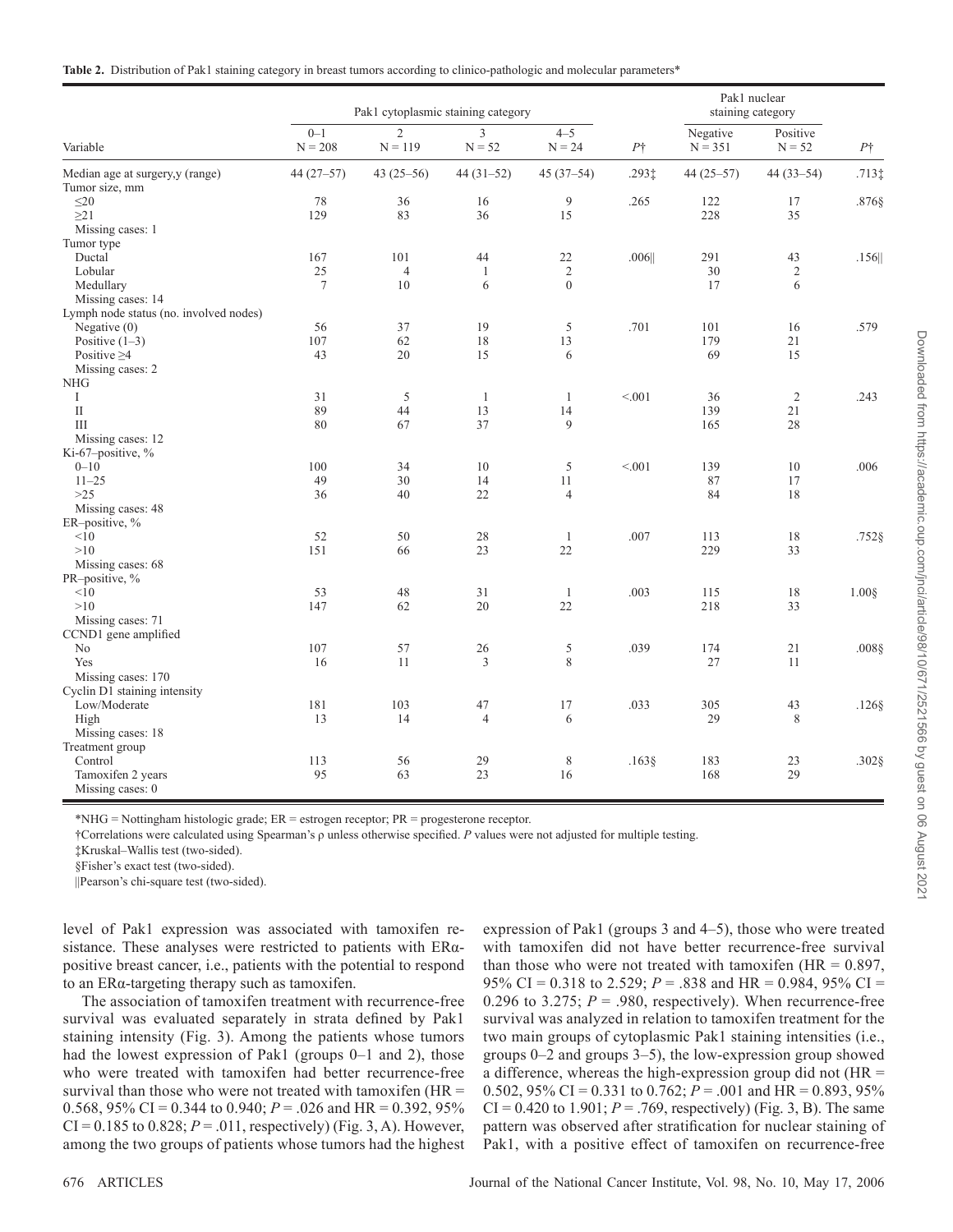

**Fig. 3.** Recurrence-free survival among breast cancer patients with estrogen receptor α-positive tumors randomly assigned to tamoxifen treatment or control according to Pak1 staining status. A) Patients were separated into four groups according to Pak1 cytoplasmic staining intensity and recurrence-free survival was determined. Number of censored patients: groups  $0-1$ : control n = 45, tamoxifen  $n = 48$ ; group 2: control  $n = 16$ , tamoxifen  $n = 26$ ; group 3: control  $n = 6$ , tamoxifen  $n = 5$ ; groups 4–5: control  $n = 4$ , tamoxifen  $n = 7$ . **B**) Recurrence-free survival determined for patients separated into low expression (groups 0-1 and group 2), high expression (groups  $3$  and  $4-5$ ), no nuclear, or nuclear staining of Pak1 in tumors. Number of censored patients: low expression: control  $n = 61$ , tamoxifen  $n = 74$ ; high expression: control  $n = 10$ , tamoxifen  $n = 12$ ; no nuclear staining: control  $n = 65$ , tamoxifen  $n = 79$ ; nuclear staining: control  $n = 6$ , tamoxifen  $n = 7$ .

survival in the subgroup with no nuclear staining but not in the subgroup with nuclear Pak1 expression (HR =  $0.515$ , 95%) CI = 0.344 to 0.770;  $P = 0.01$  and HR = 0.955, 95% CI = 0.405 to 2.250;  $P = .916$ , respectively) (Fig. 3, B).

#### **Effect of Tamoxifen on Pak1 Expression In Vitro**

 We next used MCF-7/DA-Pak1 cells, a human breast cancer cell line that expresses constitutively active Pak1 under the control of an inducible promoter  $(12, 16)$ , to examine the effects of tamoxifen on the subcellular distribution of Pak1. In MCF-7/ DA-Pak1 cells in which the inducible promoter is active, tamoxifen cannot exert its antiestrogenic effects after estrogen stimulation (23). In MCF-7/DA-Pak1 cells grown in the presence of inducer, Pak1 was localized primarily in the cytoplasmic compartment when cells were cultured in the absence of tamoxifen. However, when cultured in the presence of tamoxifen these cells displayed increased accumulation of Pak1 in the nuclear compartment (Fig. 4, A). Tamoxifen had no effect on the subcellular distribution of Pak1 in MCF-7/DA-Pak1 cells with the inducible promoter inactive (data not shown). These findings are consistent with our findings in the human tumor specimens and suggest a potential role of nuclear Pak1 in conferring tamoxifen resistance. In support of this hypothesis, we found that tamoxifen induced expression of the estrogen target gene, cyclin D1, in MCF-7/DA-Pak1 cells with the inducible promoter on (Fig. 4, B).

 We next investigated whether nuclear localization of Pak1 was necessary to suppress the antiestrogenic effect of tamoxifen. We found that overexpression of wild-type Pak1 promoted  $ER\alpha$ transactivating functions in response to tamoxifen treatment, as measured by an increase in cyclin D1 promoter-driven luciferase activity, whereas overexpression of Pak1 that lacked nuclear localization signals (Pak1 $\triangle$ NLS) did not (Fig. 5, A). Furthermore, cells that overexpressed Pak1ΔNLS showed decreased luciferase activity in response to tamoxifen treatment. These findings are consistent with the notion that nuclear localization of Pak1 is intimately linked to tamoxifen resistance.

 To further examine this possibility, we examined the potential relationship between Pak1 localization and activity and tamoxifen resistance in Ishikawa endometrial cancer cells, which are naturally resistant to tamoxifen ( $Fig. 5, B$ ). We found that tamoxifen treatment of Ishikawa cells was accompanied by increased Pak1 kinase activity (Fig. 5, C) as well as increased accumulation of Pak1 in the nuclear fraction (Fig.  $5$ , D), indicating that tamoxifen may, to some extent, regulate the localization and the kinase activity of Pak1, which in turn seems to be closely linked to the sensitivity of breast tumor cells to the antiestrogenic effect of tamoxifen.

#### **Prognostic Value of Pak1 in Breast Cancer**

 To assess whether Pak1 expression had prognostic value for patients with breast cancer, we examined recurrence-free survival among patients in the untreated control group (which included both ER-negative and ER-positive patients) according to Pak1 staining intensity in their breast tumors (Fig. 6). Neither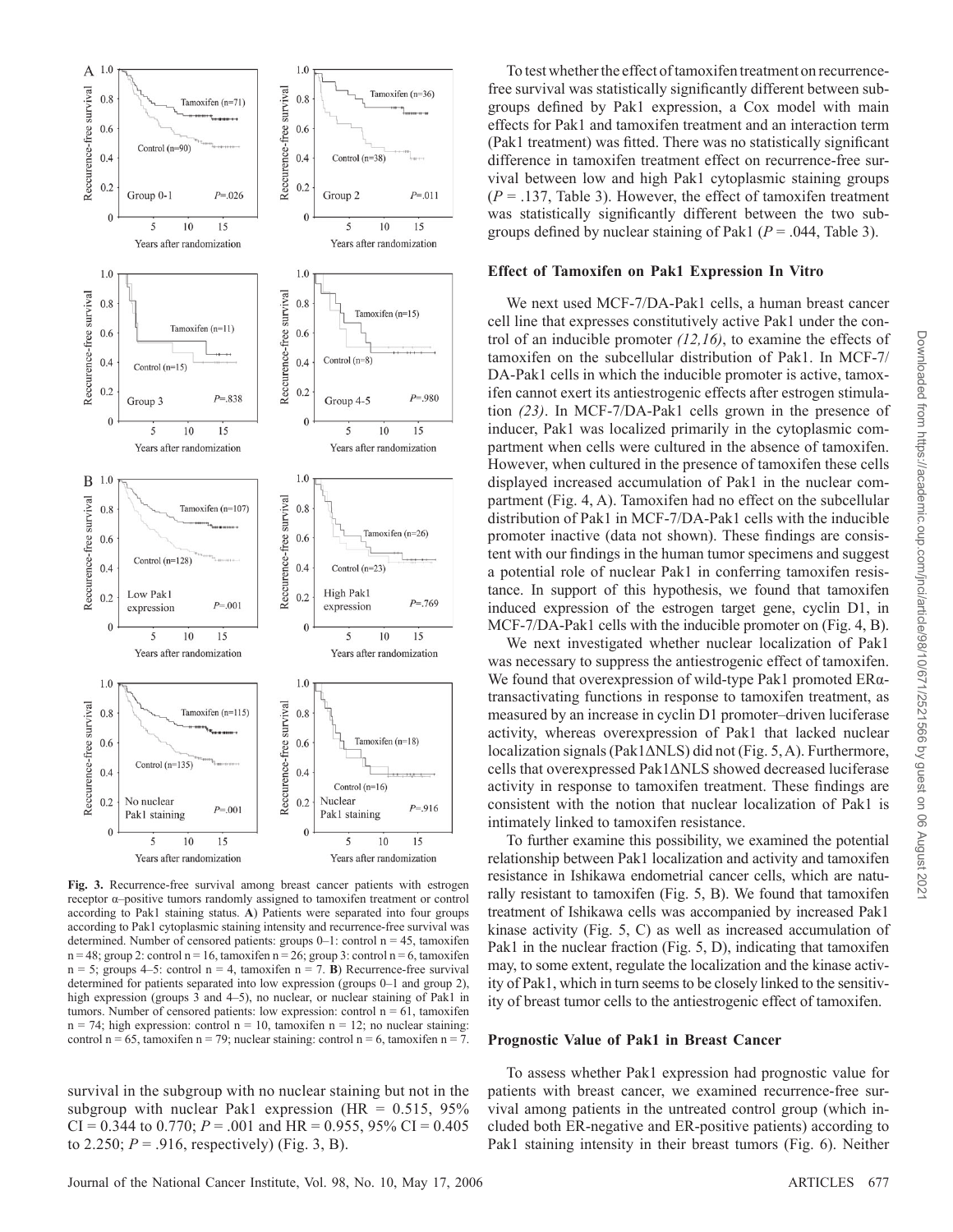Table 3. Two multivariable Cox proportional hazards models for Pak1 cytoplasmic and nuclear staining status and treatment interaction based on ERa-positive breast cancer patients ( $n = 284$ )\*

|                           |                                             | Recurrence-free survival |                  |       |
|---------------------------|---------------------------------------------|--------------------------|------------------|-------|
| Variable                  |                                             | <b>HR</b>                | 95% CI           |       |
| Pak1 cytoplasmic staining | high versus low                             | l.09†                    | $0.55$ to 2.16   | .814  |
| Treatment                 | tamoxifen versus control                    | 0.461                    | $0.29$ to $0.72$ | .001  |
| Interaction variable §    | $tamox$ if $\geq$ Pak1 cytoplasmic staining | 2.09                     | $0.79$ to 5.52   | .137  |
| Pak1 nuclear staining     | positive versus negative                    | 1.0911                   | $0.49$ to 2.41   | .829  |
| Treatment                 | tamoxifen versus control                    | $0.45\P$                 | $0.29$ to $0.70$ | < 001 |
| Interaction variable §    | tamoxifen $\times$ Pak1 nuclear staining    | 3.05                     | $1.03$ to $9.02$ | .044  |

 \* Other factors included in the multivariable analysis: age (continuous), tumor grade (NHG I+II vs. III), proliferation (Ki67 ≤ 25% vs. >25%), and nodal status (negative versus positive). ER = estrogen receptor; NHG = Nottingham Histologic Grade; HR = hazard ratio; CI = confidence interval.

† Pak1 cytoplasmic staining hazard ratio for the control group.

‡ Treatment hazard ratio for low cytoplasmic Pak1 staining group.

§ Interaction variable states whether there is a difference in the treatment response in relation to Pak1 status.

|| Pak1 nuclear staining hazard ratio for the control group.

¶ Treatment hazard ratio for the Pak1 nuclear staining-negative group.

cytoplasmic Pak1 staining intensity nor the presence of nuclear Pak1 staining showed any association with recurrence-free survival for this group of patients. Similar findings were obtained when we analyzed the entire cohort of tamoxifen-treated and untreated patients (data not shown).





**Fig. 4.** Effect of tamoxifen on subcellular localization of Pak1 and cyclin D1 expression in MCF-7/DA-Pak1 cells. **A** ) MCF-7/DA-Pak1 cells, a human breast cancer cell line that expresses catalytically active Pak1 under the control of an inducible promoter, were cultured in the presence of inducer (doxycycline) with (right panel) or without (left panel) tamoxifen for 1 hour and subjected to immunofluorescence localization of Pak 1 (cytoplasmic [left panel] and nuclear [right panel] localization of Pak1 (green) is denoted with arrows). Topro-3 ( $b \ln w$ ) was used to stain DNA. Scale  $bar = 10 \mu m$ . **B**) MCF-7/DA-Pak1 cells grown in the presence  $(+)$  or absence  $(-)$  of doxycycline  $(Dox)$  and tamoxifen (Tam) and subjected to western blot analysis of expression of the  $ER\alpha$  target gene, CCND1. **Lower panel** shows quantitation of cyclin D1 levels from three independent experiments using an ImageQuant 5.1 software. **Error bars** correspond to 95% confidence intervals.

# **DISCUSSION**

Results of several recent studies  $(10-12, 15-17, 23)$  have indicated that Pak1 might be involved in the progression of breast cancer and in the regulation of estrogen response through its interaction with ERα. Our analysis of primary breast cancer samples from participants in a randomized treatment trial, combined with our studies in experimental model systems, revealed that Pak1 expression, specifically nuclear localization of Pak1, is intimately linked to tamoxifen resistance in breast cancer.

ER $\alpha$  is a nuclear protein that regulates gene transcription in response to the hormone estrogen. Approximately 70% of all  $b$ reast cancers express ERα, making antiestrogen-based therapies particular useful for this subgroup of tumors. The most widely used antiestrogen is tamoxifen, which is a selective estrogen receptor modulator that functions as an agonist or antagonist in a tissue-specific manner (26). An overview of randomized trials *( 27 )* reported that tamoxifen as an adjuvant treatment for early breast cancer reduces the risk of recurrence and improves survival in patients with  $ER\alpha$ -positive tumors. However, many patients either do not respond to tamoxifen treatment or develop resistance to tamoxifen. Because of the complexity of ERα regulation, different mechanisms that contribute to tamoxifen resistance have been suggested, including growth factor stimulation of  $ER\alpha$  by phosphorylation, overexpression of HER-2/neu, overexpression of coactivators, and decreased expression of corepressors  $(28, 29)$ .

 Key regulators of central biologic processes such as proliferation, differentiation, or motility are often deregulated in cancer. Pak1 has been shown to be involved in the regulation of invasion and migration of breast cancer cells *(10,11)*, and overexpression of constitutively active Pak1 in mouse mammary gland has been shown to induce hyperplasia in the mammary epithelium through activation of MAP kinase pathways and ER α target genes *( 16 )* . In the same study, it was shown that Pak1 phosphorylates the activation function-2 domain of  $ER\alpha$  at Ser305. More recently, Balasenthil et al. (15) observed high expression of Pak1 in 34 of 60 breast tumor specimens and demonstrated that Pak1 signaling regulates the expression of cyclin D1 in mammary epithelial and breast cancer cell lines.

 In this study, we observed a paradoxical association between the level of Pak1 expression and ERα positivity. That is, several tumors that were  $ER\alpha$  positive had low or no expression of Pak1,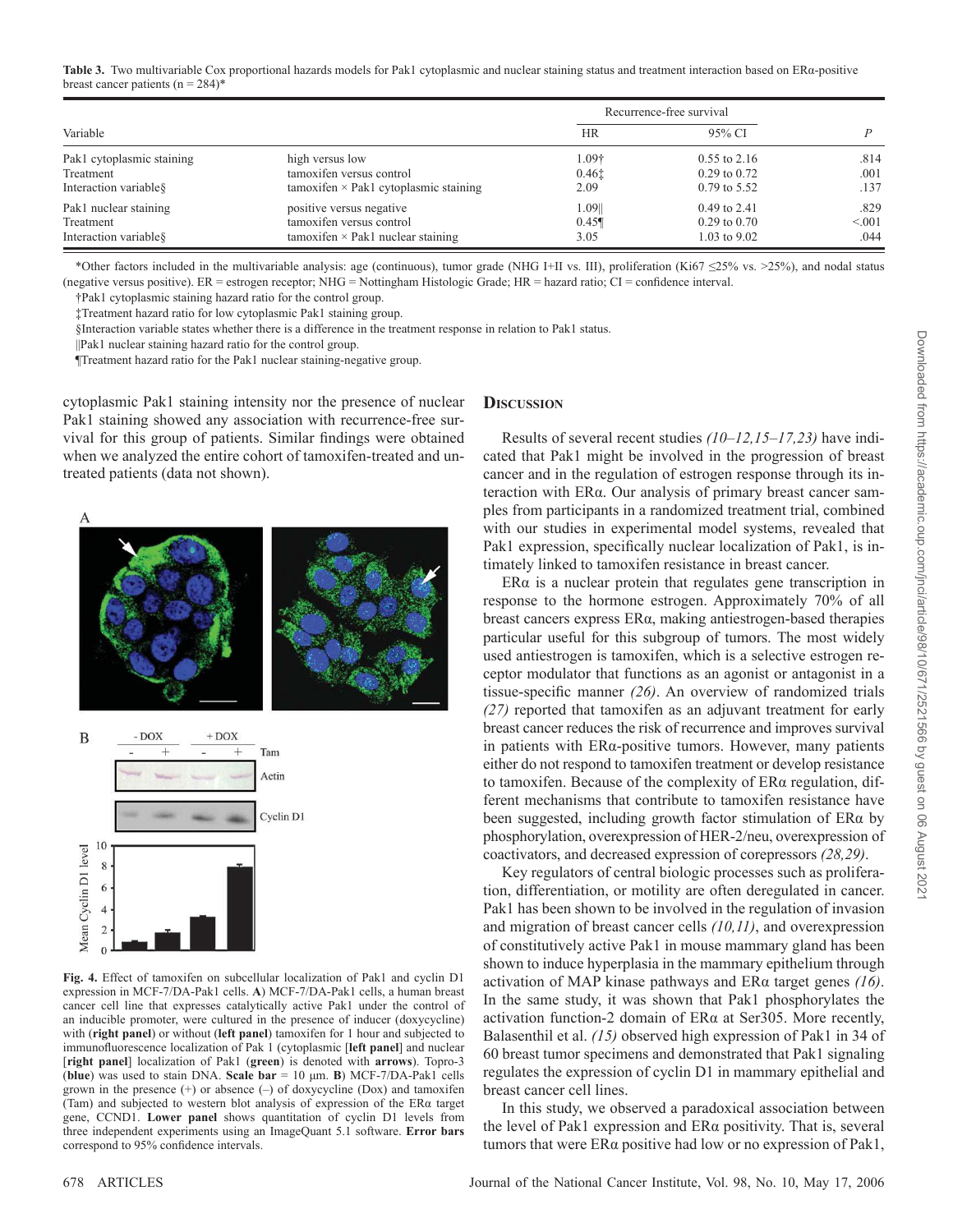

**Fig. 5.** Nuclear localization of Pak1 and prevention of antiestrogen action of tamoxifen. **A**) Cyclin D1 promoter luciferase assay of MCF-7 cells transiently transfected with vector that expressed wild-type Pak1 (Wt-Pak1) or Pak1 that lacked nuclear localization signals ( $\text{Pak1}\Delta\text{NLS}$ ) in response to tamoxifen (Tam). **Error bars** correspond to 95% confidence intervals from three independent experiments. \*,  $P < 001$ . **B**) Ishikawa human endometrial cancer cells, which are naturally resistant to tamoxifen, were cultured with 5% charcoal-stripped serum for 48 hours and treated with  $(+)$  or without  $(-)$  tamoxifen  $(10^{-8}$  M) for 5 days. Cell were then counted in a Coulter counter. **Error bars** correspond to 95% confidence intervals from three independent experiments. **C**) Ishikawa cells were treated with tamoxifen for the indicated days and Pak1 kinase assay was performed. **D**) Ishikawa cells were treated with tamoxifen for the indicated days and cytoplasmic and nuclear extracts from tamoxifen (Tam)-treated Ishikawa cells were subjected to western blot analysis of Pak1. Purity of cytoplasmic and nuclear fractions was confirmed by immunoblotting the same blot with antibodies against paxillin, a marker for cytoplasmic fraction, and poly-ADP-ribose polymerase (PARP), a marker for nuclear fraction.

whereas almost all tumors with the highest Pak1expression were ER $\alpha$  positive (Table 2). The reason for this discrepancy is unclear, but it may have been influenced by the fact that several different pathways modulate the expression of Pak1, which in turn may be coupled to ERα positivity. Pak1 expression was also associated with several aggressive features in breast cancer such as tumor type, histologic grade, and proliferation level. We observed low Pak1 expression among the lobular breast cancers,



**Fig. 6.** Recurrence-free survival among untreated breast cancer patients according to Pak1 cytoplasmic staining intensity (group 0–1, 2, 3, and 4–5) ( **left panel** ) and nuclear staining category ( **right panel** ).

most of which are ERα positive and therefore potentially also responsive to tamoxifen.

 By analyzing tumors from patients who were randomly assigned to tamoxifen versus no tamoxifen and comparing their recurrence-free survival, we observed that Pak1 expression was associated with tamoxifen resistance; patients who had high cytoplasmic Pak1 expression or nuclear Pak1 expression showed no response to tamoxifen. Further testing of this observation in multivariable analyses revealed that, despite minor differences between the recurrence-free survival regarding Pak1 low or high expression or Pak1 nuclear staining, only nuclear Pak1 showed a statistically significant interaction with tamoxifen treatment (Table 3).

Certain chromosomal regions are often mutually amplified in breast cancer, creating sets of overexpressed gene products. PAK1 and CCND1 colocalize at chromosomal region 11q13, which is amplified in up to 15% of primary breast cancers (25). Our finding that Pak1 expression was statistically significantly associated with cyclin D1 protein expression as well as with CCND1 gene amplification suggests that PAK1 and CCND1 are coamplified. Despite intensive analysis of the 11q13 region, only a few oncogenes connected to breast cancer development have been found at 11q13, and CCND1 is the major candidate (25). In an analysis of the same tumor material used in this study, Jirstrom et al. (21) observed that tamoxifen-treated patients with CCND1-amplified tumors had worse recurrence-free survival than untreated patients with CCND1-amplified tumors, even when CCND1 amplification was not accompanied by overexpression. This agonist effect could perhaps be due to another gene product; Pak1 would certainly be a suitable candidate for this product because it interacts with and phosphorylates  $ER\alpha$ , which could potentially induce an agonist effect (30). However, we did not observe an agonist effect of tamoxifen in patients whose tumors had high cytoplasmic Pak1 expression or nuclear Pak1 expression. Instead, we merely observed no difference in recurrence-free survival between treated and untreated patients, which might suggest the existence of another ER-regulating gene product at the 11q13 chromosomal locus.

 In parallel with the studies of clinical breast cancer samples, we further studied how Pak1 influenced the  $ER\alpha$  signaling in breast cancer cell lines. We used MCF-7 cells that expressed catalytically active Pak1 under the control of a tetracycline inducible promoter. When the cells were grown in the presence of doxycycline, the overexpressed Pak1 was mostly cytoplasmic; however, when the induced cells were treated with tamoxifen, the overexpressed Pak1 accumulated in the nucleus. Also, upon tamoxifen treatment, the expression of cyclin D1 increased mostly in cells that overexpressed Pak1, suggesting that nuclear Pak1 is important for mediating tamoxifen resistance by increasing cyclin D1 expression. Overexpression of wild-type Pak1 in the presence of tamoxifen resulted in increased  $ER\alpha$  transactivation, as measured by cyclin D1 promoter activity, compared with overexpression of Pak1 in the absence of tamoxifen. This finding might be interpreted as an agonist response. Conversely, overexpression of Pak1ΔNLS could not activate the cyclin D1 promoter in response to tamoxifen. We then analyzed Ishikawa cells, an endometrial cancer cell line that is naturally resistant to tamoxifen, and found that tamoxifen treatment further increased both nuclear Pak1 expression and nuclear Pak1 kinase activity. Taken together, these data support an intimate link between Pak1 expression and ER $\alpha$  signaling. That is, Pak1 expression appears to influence the response to tamoxifen, as demonstrated in the tumor samples, and